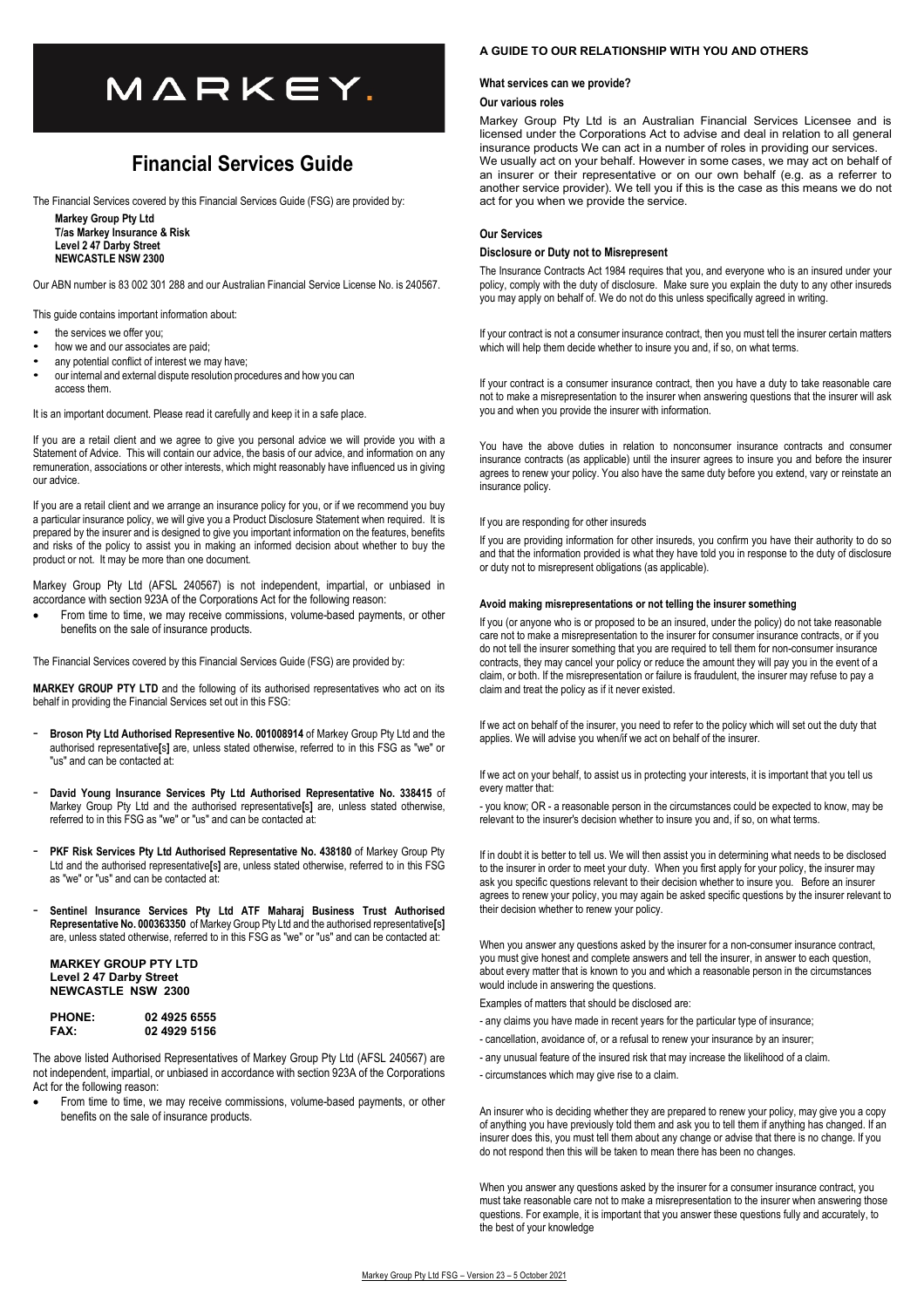#### **Arranging insurance for you**

This is where we arrange for the issue, variation, renewal or cancellation of an insurance policy for you. The process differs depending on the type of insurance and we explain it to you when you apply for the insurance.

# **Providing advice to you**

There are two types of advice service we provide and it is important to understand the difference:

- **Personal advice** this is advice provided by us to you on the suitability of general insurance policies to meet your particular needs. We will agree with you when this service is to be provided and what the scope of our personal advice will be. For example, in some cases we may only provide personal advice on which of a selected list of products is appropriate for you. Before we provide any personal advice, we will need to undertake a needs analysis so we can provide you with appropriate advice.
- **General advice** this is where we provide a general recommendation or opinion to you on a general insurance product, which is not based on our consideration of your personal needs. We tell you when this is the case because if general advice is given you need to consider if the general advice and any relevant product is right for your circumstances as we have not done this for you.

In some cases where we arrange more than one policy for you, we may provide personal advice for one policy and general for another. We tell you when this is the case.

# **Acting for insurers**

In some circumstances, we may have an agreement with an insurer or their representative to arrange insurance policies on their behalf and not on your behalf. This means that we act for and in the interest of the insurer as our principal in providing the services, not yours.

We will tell you when we act for the Insurer and not for you.

# **Premium Funding**

In some cases, insurers may offer payment by instalments. In other cases, they require the full premium payment up front. Premium funding is one way of not having to pay your premium in one lump sum. You will however have to pay interest to the premium funder.

We can arrange premium funding for you in certain cases with the premium funders we have a relationship with.

We and AUB Group Limited (ABN 60 000 000 175), have a preferred supplier arrangement with Hunter Premium Funding Pty Ltd (HPF), for the arrangement of premium funding.

We do not advise or represent that their products and services are right for you and take no responsibility for the products and services they may provide to you. You need to make your own decision based on the information they provide.

# **We may provide a variety of services and act in different roles.**

It is important to note that given the wide variety of general insurance products available and the need to remain competitive we may provide a variety of the above services to you and act in a variety of roles.

For example, where you require a number of different covers we may provide personal advice for some products you need and act on your behalf in relation to them. For others we may only provide you with general advice and for others only act as agent of the insurer not you. We can provide a further explanation of why this is the case and we make sure we tell you what the service is and our role before or at the time we provide the service.

Ask us if you need more detailed information or do not understand our explanation.

# **How can you give us instructions?**

You need to give us instructions in writing by letter, email or fax or by another method agreed by us. We will tell you what is possible when you contact us.

# **What information do we maintain about you and how can you access it?**

We maintain a record of your personal profile. That record contains information about insurance policies that we have arranged for you. The record may also contain details of your objectives, financial situation and needs collected for the purpose of giving you personal advice. We also maintain records of any recommendations made to you.

We are committed to implementing and promoting a Privacy policy, which will ensure the privacy and security of your personal information. A copy of our Privacy policy is available on request.

If you wish to access your file, please ask us.

# **How are we remunerated for our services?**

When we act on your behalf in advising on or arranging insurance we can be remunerated in a number of ways. They can vary according to the service you require and/or our arrangements with the relevant insurer or their representative.

# **Premium Funding**

If we refer you to a premium funder and you enter into premium funding arrangements with them, we may receive commission from the premium funder, which is a percentage of the amount funded excluding GST. The amount of commission varies depending on our arrangement with the premium funder we refer you to. In some cases, we have a profit share arrangement with the premium funder where we receive a percentage of any profit the premium funder makes on the funds loaned by persons we refer to them. We may receive soft dollar benefits from them too.

If you use Hunter Premium Funding Ltd (HPF), we receive:

- a) a payment based on the interest earned on the premium funding by HPF each month;
- b) a commission which is a percentage of the amount of funding provided to you;
- c) a payment based on a percentage of all outstanding loans less any cancelled or terminated loans; and
- d) a payment based on a percentage on certain general insurance business placed by Austbrokers Network with certain division of Allianz Insurance Limited.

AUB Group Limited receives certain upfront payments from HPF for entering into (or renewing) a preferred premium funding distribution arrangement with Hunter. We are owned partly by AUB Group Limited and benefit from any profit made by this entity due to this arrangement.

If you need more information or explanation of the above, please ask us.

# **We are remunerated by:**

- commission from the insurer plus a broker fee we charge you. In limited cases we may also receive remuneration from an insurer based on the profitability or volume of the business we place with them.
- "Fee Only No Commission";
- a combination of the above. For example, in some cases we may be remunerated by commission for the arrangement of some products and "fee only – no commission" for other products or services we provide.

Details are provided below on each.

#### **Commission paid by the insurer to us**

Unless we tell you in writing that we will provide our service on a "Fee Only - No Commission" basis, we are remunerated by commission from the relevant insurer whenever you enter into an insurance policy arranged by us (including renewal and some variations, which increase the premium payable).

The commission is a percentage of the insurer's base premium (i.e. premium excluding stamp duty, fire services levy, GST or any other government charges, taxes, fees or levies). The rate ranges between 0% and 26% excluding GST. Different insurers can agree to pay us different commission rates for the same type of products. The rates also vary for each product type. In some cases, the rate may be higher because of the role we play in performing certain distribution functions the insurer would otherwise have to perform.

The commission rate does not represent our profit margin as it also reimburses us for administrative and other expenses we incur in providing our services. It also covers the cost of performing the distribution functions of the insurer such as data entry, marketing, annual renewal marketing, claims follow-up and document printing. The commission is included in the premium amount set out in your invoice and we receive it when you pay the premium or at a later time agreed with the insurer. By way of example, if you buy a policy and the base premium is \$400 and our commission is 10% excluding GST, we receive \$40 plus GST on this amount from the insurer.

If we act on your behalf and you cancel a policy and obtain a refund of premium you agree that we can keep our commission. If we didn't do this, we would not be properly paid for the services provided by us to you.

We are also a member of the Austbrokers Network of insurance brokers. AUB Group Limited (AUB) (ABN 60 000 000 715) (AHL) and Austbrokers Member Services (AMS) a company that provides marketing, distribution and training services to members of the Austbrokers group. Some insurers pay a commission to AMS on selected products arranged by Austbrokers members which is an agreed % of the base premium (before government fees and charges). This money funds the provision of AMS services to Austbrokers members. We, other Austbrokers Network members benefit from this support and it helps ensure we can continue to provide you with our extensive range of services. If you have any queries or want more information please do not hesitate to contact us.

We also have an arrangement with AIA Health Insurance Pty Ltd (ABN 32 661 323 034) where Markey Group Pty Ltd is paid 20% commission of the insurers base premium for the first year of the policy.

#### **Fees Paid by You**

Unless we specifically agree in writing before providing our services to charge on a "Fee Only – no commission" basis, the Fees will be paid in addition to any commission we receive.

#### **We may charge you:**

- a Broker Fee this is an administration fee payable when you enter into an insurance policy;
- a pre agreed set amount for specific services;
- an amount based on a pre agreed rate for the time we spend providing the service; or
- on some other basis agreed with you before we provide the service.

We charge these fees to you for the cost of services that are not covered by the commissions received by insurers.

Activities that such fees cover include:

- Market research on products available.
- Assessing the claims paying ability of insurers.
- Sourcing alternative quotations and coverage.
- Risk analysis and insurance portfolio co-ordination.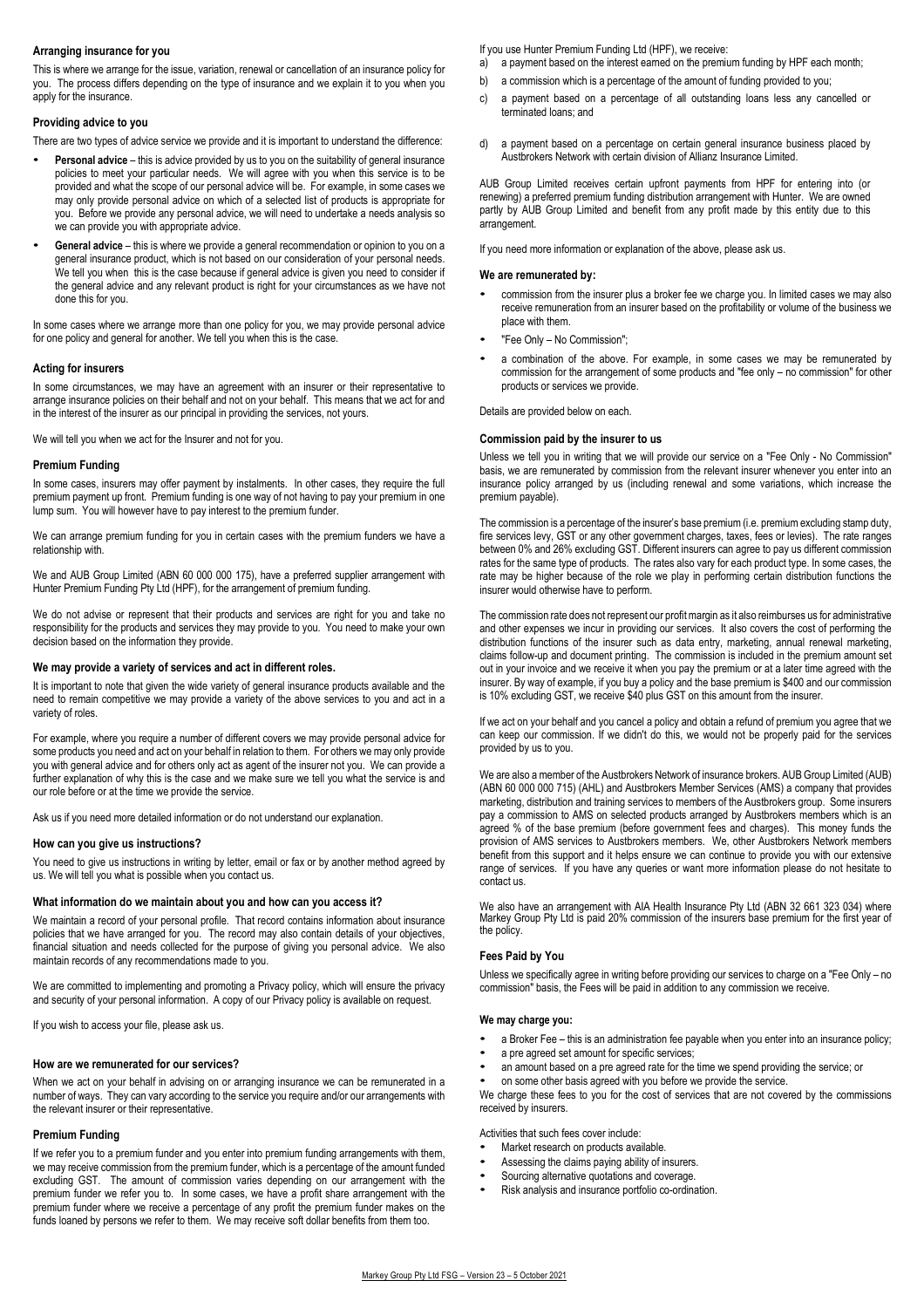#### **Where we act for the insurer**

Where we act for an insurer, not you, we receive commission from the insurer as our principal and may also charge you an administration fee. The amount of the fee will vary depending on the complexity and type of services that we provide you with. We will tell you how much the fee is before we provide you with the service. The fee is payable when you buy the policy or at such earlier time as we agree with you in writing. It is noted in the invoice we send you and is not refundable even where you exercise your cooling off right.

#### **Where there is a referral**

Where a third party has referred you to us, we may pay them an agreed percentage of our remuneration. A commission or an agreed fee may also be paid on renewal and in some cases on variation.

If we refer you to another service provider such as a premium funder or our associated Markey Financial Services entity for life risk, superannuation or financial planning, we will be remunerated by them for doing this unless we tell you we aren't. The amount ranges between \$0% and \$5% and will vary depending on both our role and the business concerned.

In making any referral we do not advise or represent that their products and services are right for you and take no responsibility for the products and services they may provide to you. You need to make your own decision based on the information they provide.

#### **Our staff's remuneration**

Our staff receive an annual salary that may include bonuses based on performance criteria (including sales performance) and achievement of company goals. They may also receive certain soft dollar benefits described further below.

#### **Receipt of Soft dollar benefits policy**

From time to time, we and our representatives may also receive what are commonly referred to as "soft dollar benefits" from product issuers and other financial service providers we deal with.

These can include entertainment (e.g. lunches, sporting events, movies etc.), conferences (e.g. attendance at a product issuer conference or sponsorship of our AUB Group annual conference by a product issuer), accommodation and travel, business tools (e.g. software); gifts (e.g. product issuer or service provider branded promotional and other occasional small gifts such as bottles of wine or hampers on special occasions etc.).

These benefits are provided by a wide range of product issuers and service providers. In most cases they relate to our development of an understanding of the product issuer and service provider and their product ranges and practices etc. Ultimately, this assists us in better servicing and representing you.

Our policy is that any of the above received by us or our representatives that exceed \$300 per item or transaction in estimated value are potentially material.

This means they must be disclosed to our Conflicts Manager in writing. The Manager determines if appropriate procedures are in place to manage or avoid any potential conflict of interest which might arise. They only approve benefits where this is the case and retain a record of this which you can access on request.

The above restriction does not apply to conferences or functions, the principal purpose of which is professional development and where the right to attend is not based on volume.

Do we have any relationships or associations with issuers or related bodies corporate that might influence our service or advice?

Markey Group Pty Ltd has a relationship with SURA Pty Ltd through a common shareholder AUB Group Limited. This will only be a potential conflict if you are considering a product with one of the following; SURA Professional Risks Pty Ltd, SURA Hospitality Pty Ltd, SURA Labour Hire Pty Ltd, SURA Engineering Pty Ltd, SURA Construction Pty Ltd, SURA Film and Entertainment Pty Ltd, SURA Marine, SURA Plant and Equipment Pty Ltd, SURA Specialty Ltd, SURA Australian Bus and Coach, SURA Motor Dealers, SURA Technology Risks and SURA Strata.

Markey Group Pty Ltd has a relationship with Global Assured Finance through a common shareholder, AUB Group Limited and common directors. The commission if any received by Markey Group Pty Ltd from Global Assured Finance for arranging a premium funding contract is paid at a commercial rate similar to that paid by other premium funding companies. This will only be a potential conflict if you are considering a premium-funding contract with Global Assured Finance.

Markey Group Pty Ltd has a wholly owned subsidiary Markey Financial Services Pty Ltd trading as Markey Financial Services. If you are referred to Markey Financial Services for Life, Superannuation or Financial Planning, Markey Group Pty Ltd will no longer be acting as your agent. Markey Group Pty Ltd may receive commission from Markey Financial Services for the referral.

We do not receive any benefit from them that is different to that received by any unrelated third party providing the same service as us. As a member of the same corporate group, we may indirectly benefit from this recommendation if it improves the group's performance.

#### **How do we manage Conflict of Interest?**

We take any potential conflicts of interest seriously and have a Conflict of Interest Policy which we and our representatives must comply with and you can access by contacting us. Compliance is audited on a regular basis.

Conflicts of interest are circumstances where some or all of your interests as our client, are or may be inconsistent with, or diverge from, some or all of our interests.

Our procedures and training are all designed to properly manage any conflict of interest and it is important to note that we have legal duties we owe you when we act as your professional adviser. We treat these very seriously.

A key conflict faced when we act on your behalf is where we receive benefits from someone other than you – this can potentially influence us to act in their or our interests rather than yours. Where we arrange a policy an insurer can pay us commission (see above for details). It is the major form of insurance broker remuneration and can create a potential conflict of interest because it may be in our interest to recommend the product issuer or service provider that pays us the most because it increases our remuneration. This may not be in your interest in certain circumstances.

Another key conflict is where we may be seen to favour the interest of one client or group of clients over another because it is in our interests to do so. Due to the extensive number of our clients and their varied requirements, we have a variety of procedures in place to manage these potential conflicts of interest. For example, we tell you about our remuneration arrangements in this Guide and you can ask for more detailed information if you need it before you proceed.

If we provide you with personal advice we have a legal duty as a professional to put your interests ahead of our own and can only provide you with advice that is appropriate for you. This obligation also extends whereby we represent the interests of one or more clients involved in a transaction.

We and our representatives are trained in this important duty and compliance with it is monitored regularly.

Should you have any questions, please ensure you ask us.

#### **Cooling off Period**

A cooling off period may apply to an insurance policy issued to you as a retail client. During the period you may return the policy. Details of your cooling off rights are included in the relevant Product Disclosure Statement document. Ask us if you do not understand the right.

## **Important Information about your insurance**

You must read the Important Information about your insurance document we give you (tell us if you have not received it) and ask us if you have any questions or do not understand anything we have set out in that document. It will help you understand some important matters about your insurance.

#### **Other terms of our Service Misstatement of Premium**

We try to tell you the correct amounts of premium and statutory and other charges that apply to your insurance. In the event that we misstate that amount (either because we have made an unintentional error or because a third party has misstated the amount), we reserve the right to correct the amount. Where permitted by law, you shall not hold us responsible for any loss that you may suffer as a result of any such misstatement.

#### **Professional indemnity insurance arrangements**

We and our representatives are covered under professional indemnity insurance that complies with the requirements of Section 912B of the Corporations Act.

The insurance (subject to its terms and conditions) will continue to cover claims in relation to our representatives/employees who no longer work with us (but who did at the time of the relevant conduct).

#### **NIBA Code of Conduct & Code of Practice**

Markey Group Pty Ltd is a proud member of the National Insurance Brokers Association (NIBA) and are bound by their Code of Conduct.

We also subscribe to the Insurance Brokers Code of Practice (The Code). The Code set our standards for Brokers to follow when dealing with clients including requirements to inform clients of remuneration arrangements and any conflict of interest.

A copy of The Code is available from www.niba.com.au or by contacting our office.

#### **What should I do if I have a complaint?**

If you have any complaints about the service provided to you, you should take the following steps.

- 1. Contact us and tell us about your complaint.
- 2. If your complaint is not satisfactorily resolved within 24 hours, please contact the Complaints Officer on telephone number 02 4925 6555 or put your complaint in writing and send it to the Complaints Officer at: Markey Group Pty Ltd, PO Box 909, NEWCASTLE NSW 2300.
- 3. Please mark the envelope "Notice of Complaint". We will try and resolve your complaint quickly and fairly.

If the complaint can't be resolved to your satisfaction within 30 business days then you may lodge a complaint with the Australian Financial Complaints Authority. AFCA provides fair and independent financial services complaint resolution that is free to consumers:

- Online: www.afca.org.au
- Email: info@afca.org.au
- Phone: 1800 931 678
- Mail: Australian Financial Complaints Authority GPO Box 3 Melbourne VIC 3001

#### **Our Privacy Policy**

#### **Privacy Collection Notice**

At **Markey Group Pty Ltd ABN 83 002 301 288**, we are committed to protecting your privacy in accordance with the Privacy Act 1988 (Cth) (Privacy Act) and the Australian Privacy Principles (APPs). This Privacy Notice outlines how we collect, disclose and handle your personal information (including sensitive information) as defined in the Act.